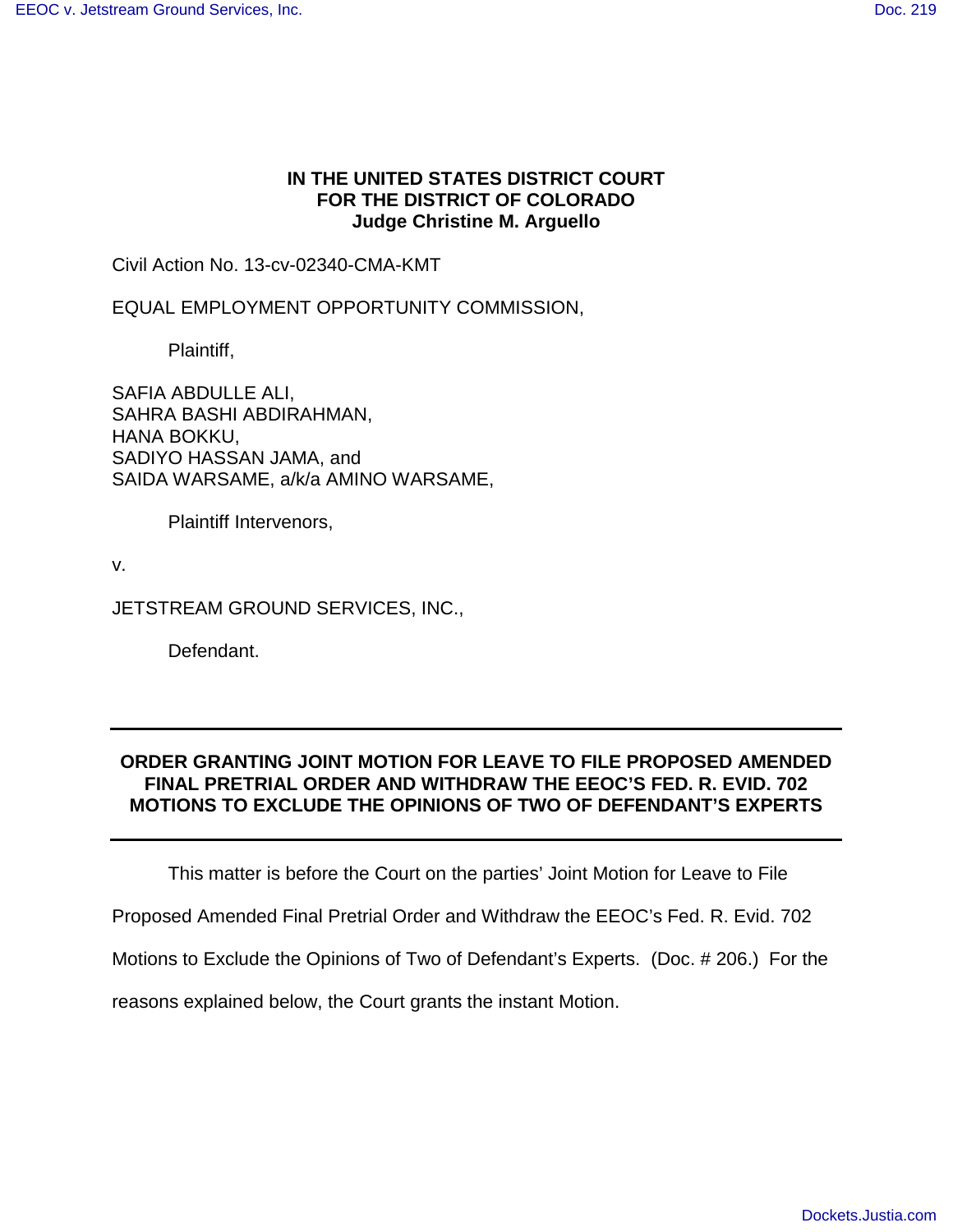### **I. BACKGROUND**

The Court adopted a Final Pretrial Order on May 12, 2015. (Doc. # 147.) That Order noted that "Hereafter, this Final Pretrial Order will control the subsequent course of this action and the trial, **and may not be amended except by consent of the parties and approval by the court or by order of the court to prevent manifest injustice."** (Id. at 44) (emphasis added). In that Order, Plaintiff Equal Employment Opportunity Commission (the EEOC) indicated that it would bring claims for: (1) disparate treatment, including failure to hire some of the aggrieved individuals, and discharge of one other; (2) failure to accommodate the religious practice of wearing hijabs; (3) failure to accommodate the religious practice of wearing long skirts; and (4) retaliation. In addition to these claims, Plaintiff-Intervenors also stated that they would ask the jury to determine whether Intervenors had been discriminated against because of sex-plus-religion. (Id. at 2–9.)

On September 29, 2015, this Court ruled on summary judgment, holding, inter alia, that it was not unduly burdensome for JetStream to allow its workers to wear hijabs as a religious accommodation if they are tucked in to a shirt and secured to the head. (Doc. # 184 at 58.) The Court ruled, however, that the question of whether the skirt accommodation was an undue hardship remained a question for the jury. (Id. at 60.) On January 21 and 22, 2016, the EEOC filed two motions pursuant to Fed. R. Evid. 702, requesting that the expert opinions of Matthew Lykins and Dr. Nancy Grugle be excluded from trial. (Doc. ## 192, 193.) These two experts were hired by Defendant to opine on safety hazards; specifically, Mr. Lykins' testimony would relate to the safety

2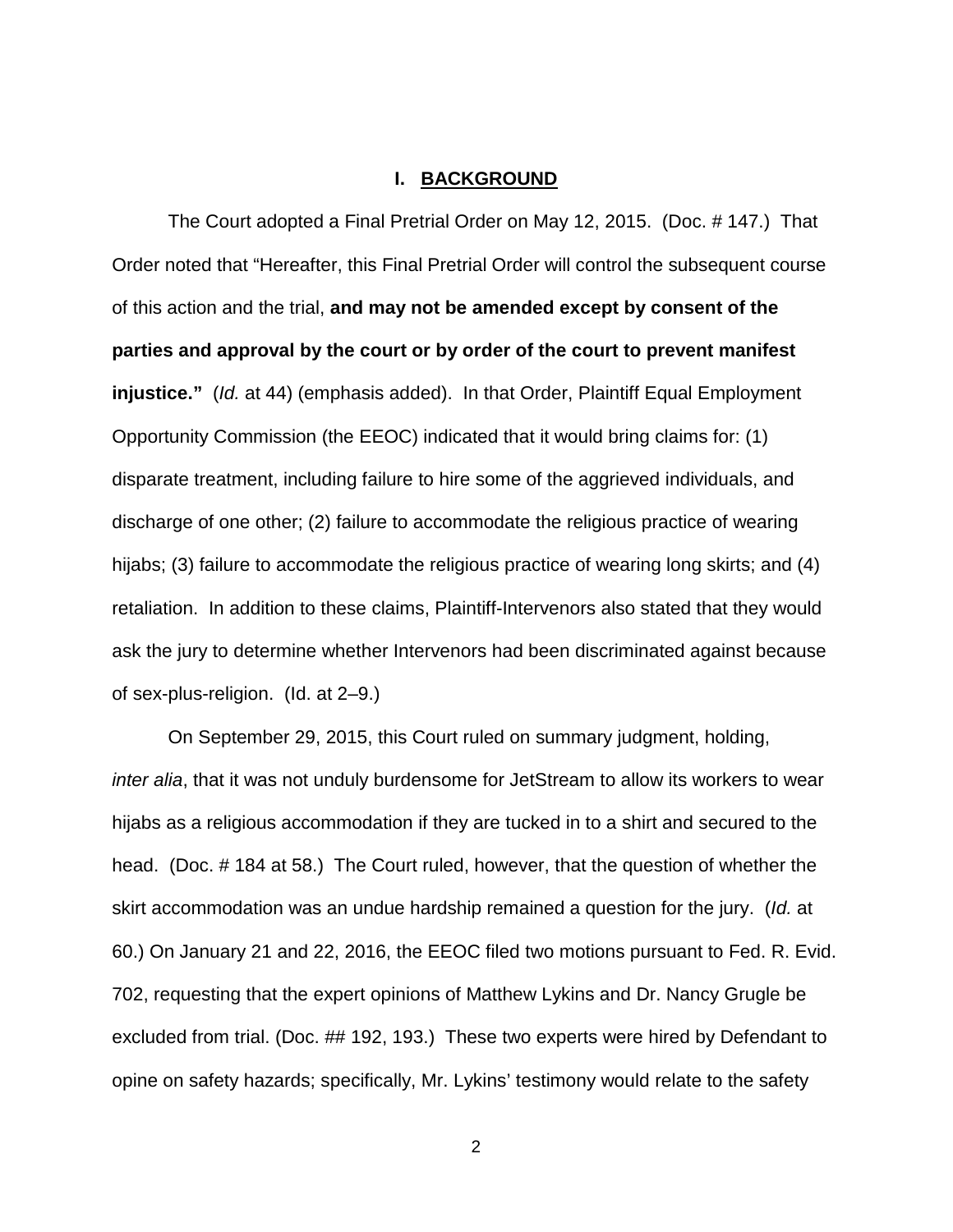hazards associated with loose clothing in the airport environment, while Dr. Grugle's would relate to the potential dangers of wearing long skirts while using jetway stairs. (See id.)

 The instant Motion indicates that the parties have reached a final agreement in which Plaintiffs stipulated to withdraw their skirt accommodation claims (although the hijab accommodation claims will remain for trial), and Intervenors stipulated to withdraw their sex-plus-religion discrimination claims. Additionally, Defendant stipulated that it will not call Matthew Lykins or Dr. Nancy Grugle as witnesses at trial, and Plaintiffs stipulate they will not call Jayme Scrifes or Dr. J.P. Purswell as witnesses at trial. As a result, both parties seek the Final Pretrial Order to be amended accordingly. The parties also note that this trial will be accelerated without the skirt accommodation and sex-plus-religious discrimination claims.

#### **II. ANALYSIS**

## **A. Legal Standard**

The Tenth Circuit reviews a district court's decision regarding the amendment of a final pretrial order for an abuse of discretion. Koch v. Koch Indus., Inc., 203 F.3d 1202, 1222 (10th Cir. 2000). Federal Rule of Civil Procedure 16(e) provides that final pretrial orders may be amended "only to prevent manifest injustice," but, as the Tenth Circuit recently explained,

Even that standard isn't meant to preclude any flexibility – trials are high human dramas; surprises always emerge; and no judge worth his [or her] salt can forget or fail to sympathize with the challenges the trial lawyer confronts. For all our extensive pretrial procedures, even the most meticulous trial plan today probably remains no more reliable a guide than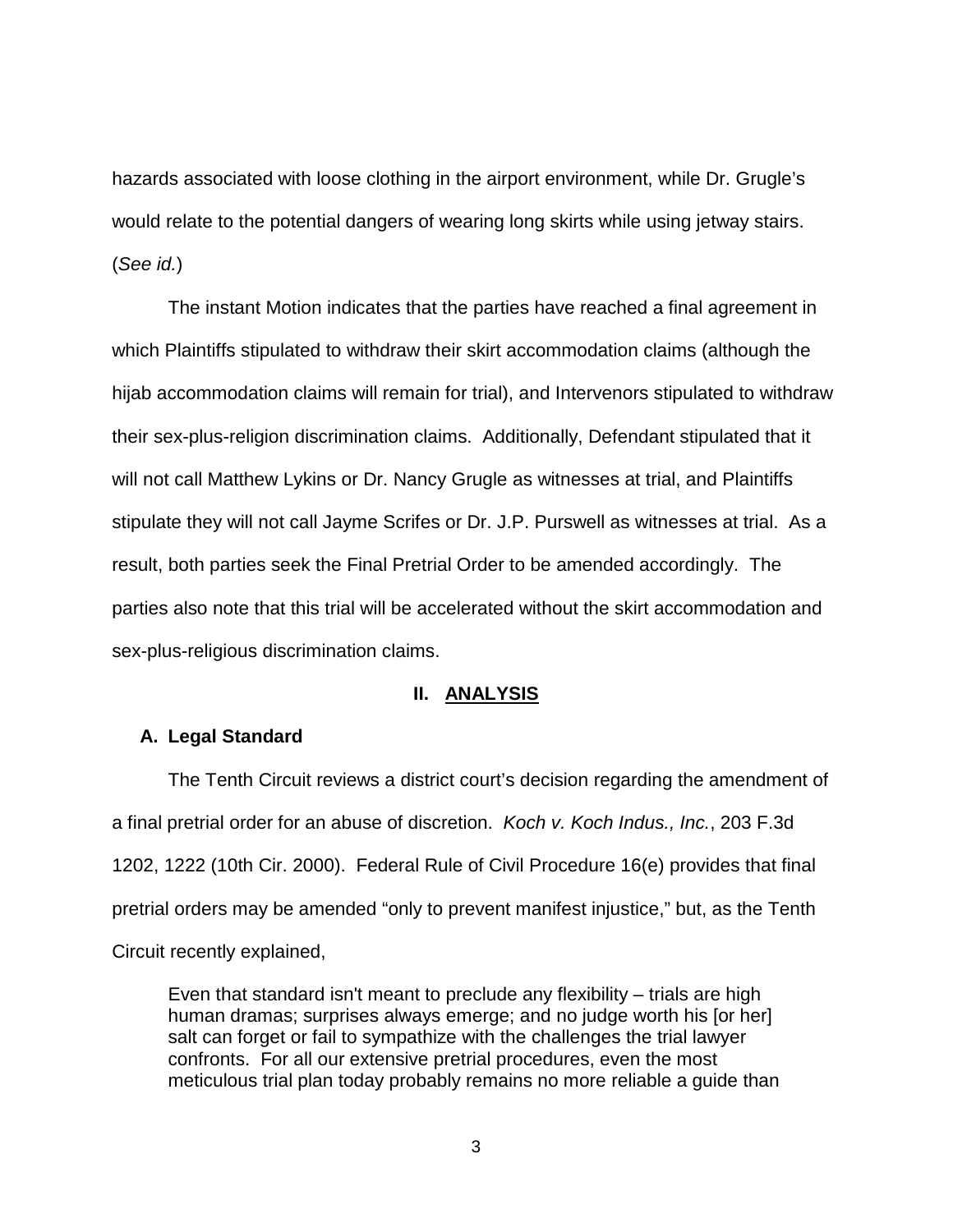the script in a high school play – provisional at best and with surprising deviations guaranteed.

Monfore v. Phillips, 778 F.3d 849, 851 (10th Cir. 2015) (citing Sill Corp. v. United States, 343 F.2d 411, 420 (10th Cir. 1965) (pretrial orders should not be treated as "hoops of steel")); see also Davey v. Lockheed Martin Corp., 301 F.3d 1204, 1208 (10th Cir. 2002) (quoting Hull v. Chevron U.S.A., Inc., 812 F.2d 584, 588 (10th Cir. 1987)) ("Because the issues and defenses of the lawsuit are defined by the terms of the [final pretrial] order, 'total inflexibility is undesirable'"); Fed. R. Civ. P. 1 (noting that the Federal Rules of Civil Procedure "should be construed, administered, and employed by the court and the parties to secure the just, speedy, and inexpensive determination of every action and proceeding").

The Tenth Circuit considers<sup>[1](#page-3-0)</sup> the following factors in deciding whether the district court abused its discretion: "(1) prejudice or surprise to the party opposing trial of the issue; (2) the ability of that party to cure any prejudice; (3) disruption by inclusion of the new issue; and (4) bad faith by the party seeking to modify the order." Davey v. Lockheed Martin Corp., 301 F.3d 1204, 1210 (10th Cir. 2002) (quoting Koch, 203 F.3d at 1222)). It also considers the timeliness of the movant's motion to amend the order. See Koch, 203 F.3d at 1223.

 $\overline{a}$ 

<span id="page-3-0"></span><sup>&</sup>lt;sup>1</sup> In Koch, the Tenth Circuit recognized that a district court is not required to consider these factors in adjudicating a motion to amend the pretrial order, and that "the district court's failure to make explicit findings under these four factors does not render its decision an abuse of discretion." 203 F.3d at 1222 n.10.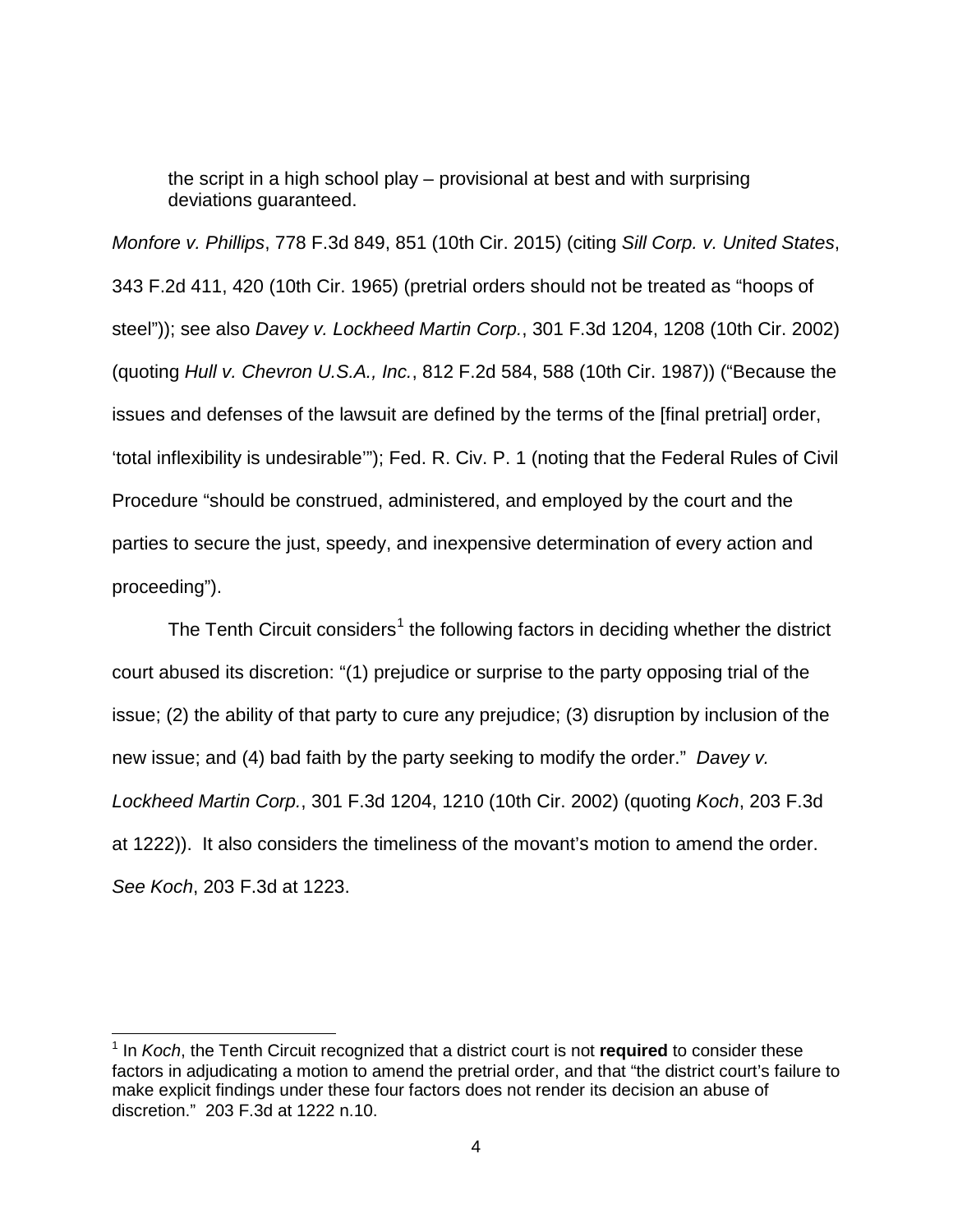### **B. Application**

Having considered both the facts of the instant case and that the instant Motion is unopposed, the Court believes that amendment of the final pretrial order is warranted. The first, second, and fourth of the Koch factors are simply irrelevant here; specifically, there is no prejudice or surprise to either party, nor is there an indication of bad faith, as the requested modification is the result of the parties' own agreement. Additionally, far from disrupting the orderly and efficient trial in this case, the parties' proposed amendments would streamline and shorten the trial considerably. Finally, the parties filed this Motion well before trial began. For all of these reasons, the Court believes that it would be in the interest of the justice to amend the Final Pretrial Order.

#### **III. CONCLUSION**

For the foregoing reasons, the Court GRANTS the parties' Joint Motion for Leave to File Proposed Amended Final Pretrial Order and Withdraw the EEOC's Fed. R. Evid. 702 Motions to Exclude the Opinions of Two of Defendant's Experts. (Doc. # 206.) It is

FURTHER ORDERED that the Plaintiffs' Rule 702 Motion to Strike Opinions of JetStream's Expert Matthew Lykins (Doc. # 192) and the Plaintiffs' Rule 702 Motion to Exclude Expert Testimony of Dr. Nancy Gruble (Doc. # 193) are HEREBY WITHDRAWN. It is

FURTHER ORDERED that the final pretrial order (Doc. # 147) is HEREBY VACATED, and the parties are directed to confer and submit a revised final pretrial order incorporating the amendments outlined in the instant Motion, including a new estimated trial time, on or before March 30, 2016. It is

5